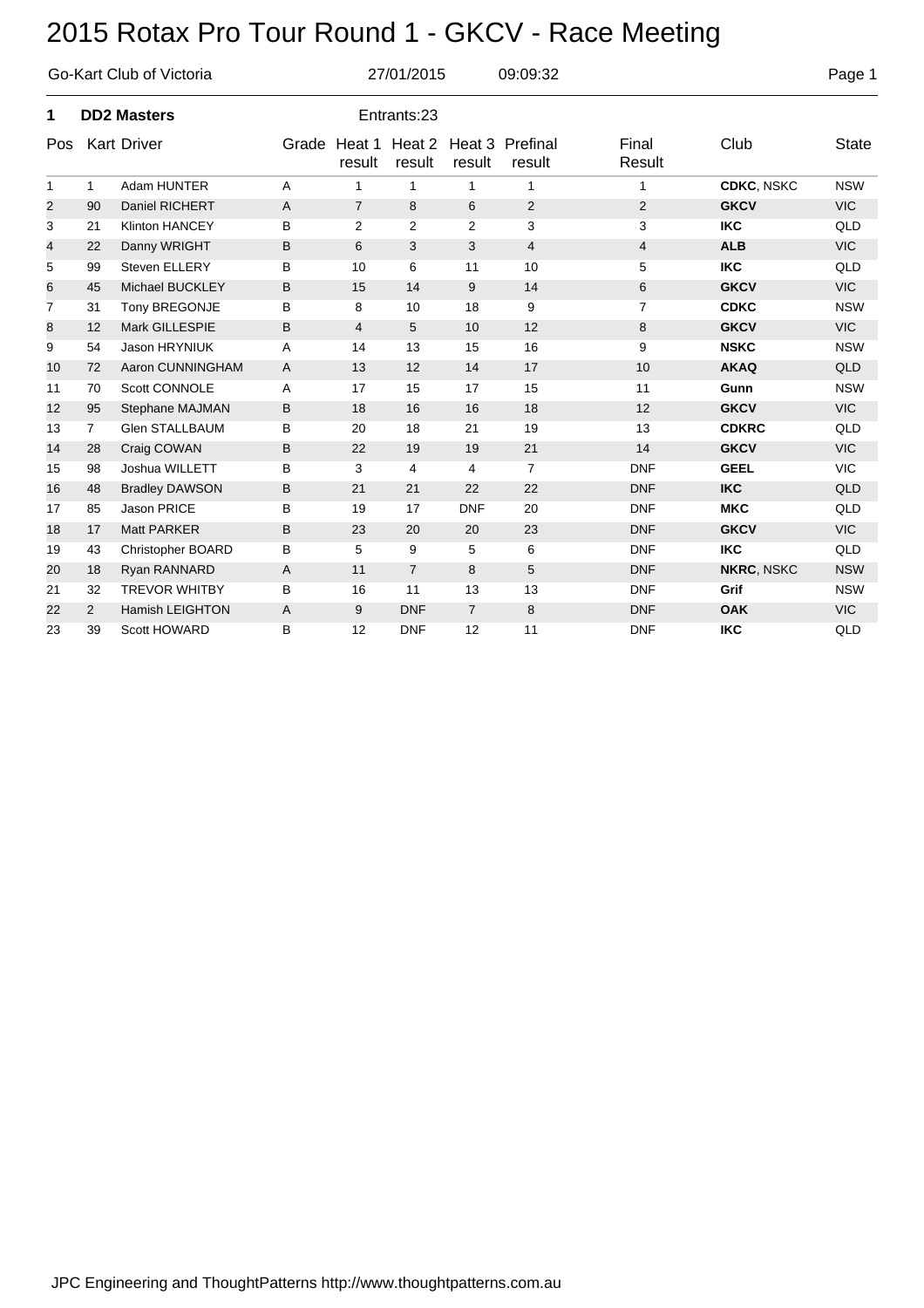|                |                 | Go-Kart Club of Victoria |   |                        | 27/01/2015     |                | 09:09:32                         |                 | Page 2            |              |
|----------------|-----------------|--------------------------|---|------------------------|----------------|----------------|----------------------------------|-----------------|-------------------|--------------|
| $\mathbf{2}$   | <b>Mini Max</b> |                          |   |                        | Entrants:25    |                |                                  |                 |                   |              |
| Pos            |                 | <b>Kart Driver</b>       |   | Grade Heat 1<br>result | result         | result         | Heat 2 Heat 3 Prefinal<br>result | Final<br>Result | Club              | <b>State</b> |
| $\mathbf{1}$   | 95              | Nathan WILLIAMS          | B | $\mathbf{1}$           | $\mathbf{1}$   | $\mathbf{1}$   | $\mathbf{1}$                     | $\mathbf{1}$    | <b>GKCV</b>       | <b>VIC</b>   |
| 2              | 37              | <b>Bayley DOUGLAS</b>    | B | $\overline{2}$         | $\overline{2}$ | $\overline{2}$ | 3                                | $\overline{2}$  | <b>IKC</b>        | QLD          |
| 3              | $\overline{7}$  | Jaiden POPE              | B | 4                      | $\overline{7}$ | 3              | 4                                | 3               | <b>WKRC, NSKC</b> | <b>NSW</b>   |
| 4              | $\overline{4}$  | Sean LARKIN              | B | 3                      | 3              | 6              | 2                                | 4               | <b>E/LIONS</b>    | <b>VIC</b>   |
| 5              | 26              | Kai ALLEN                | B | 5                      | 5              | 5              | 6                                | 5               | <b>PORT</b>       | <b>VIC</b>   |
| 6              | 80              | Callum BISHOP            | B | 13                     | 11             | 17             | 5                                | 6               | <b>STKC</b>       | <b>TAS</b>   |
| $\overline{7}$ | 3               | Dylan DEBONO             | B | $\overline{7}$         | 6              | 8              | $\overline{7}$                   | $\overline{7}$  | CDKC, WKRC        | <b>NSW</b>   |
| 8              | 11              | <b>Jackson WALLS</b>     | B | 9                      | 9              | <b>DNF</b>     | 16                               | 8               | <b>NSKC</b>       | <b>NSW</b>   |
| 9              | $\overline{2}$  | Baydon PHILLIPS          | B | 8                      | 8              | 12             | 10                               | 9               | <b>ALB</b>        | <b>VIC</b>   |
| 10             | 6               | Cody BURCHER             | B | 11                     | 17             | 13             | <b>DNF</b>                       | 10              | OKC, NSKC         | <b>NSW</b>   |
| 11             | 89              | <b>Austin WELLS</b>      | B | <b>DNF</b>             | 14             | $\overline{7}$ | 9                                | 11              | <b>IKC</b>        | QLD          |
| 12             | 49              | Luke PINK                | B | 17                     | 20             | 11             | 11                               | 12              | <b>IKC</b>        | <b>QLD</b>   |
| 13             | 98              | Riley LE GARDE           | B | 18                     | 12             | 14             | 8                                | 13              | <b>MKC</b>        | QLD          |
| 14             | 81              | Lachlan TOOLE            | B | 16                     | 23             | 16             | 18                               | 14              | <b>CDKC</b>       | <b>NSW</b>   |
| 15             | 23              | Jai STEPHENSON           | B | 14                     | 21             | 19             | 15                               | 15              | <b>OAK</b>        | <b>VIC</b>   |
| 16             | 13              | <b>James WHARTON</b>     | C | 10                     | 15             | 21             | 14                               | 16              | <b>E/LIONS</b>    | <b>VIC</b>   |
| 17             | 36              | Krsitian MASTROIANNI     | B | 15                     | 18             | 15             | 17                               | 17              | <b>OAK</b>        | <b>VIC</b>   |
| 18             | 68              | <b>Ric KUZNETSOV</b>     | B | 19                     | 19             | <b>DNF</b>     | 20                               | 18              | <b>CDKC, NSKC</b> | <b>NSW</b>   |
| 19             | 5               | Declan MATTHEWS          | В | 12                     | 16             | 18             | 13                               | 19              | <b>IKC</b>        | QLD          |
| 20             | 22              | Ethan WILCOX             | B | 20                     | 22             | <b>DNF</b>     | 19                               | 20              | <b>WKC</b>        | QLD          |
| 21             | 97              | Jacinta HOEY             | B | 21                     | 13             | 9              | 12                               | 21              | <b>IKC</b>        | QLD          |
| 22             | 55              | <b>Bailey HAZARD</b>     | B | <b>DNF</b>             | 24             | 20             | <b>DNF</b>                       | 22              | <b>NSKC</b>       | <b>NSW</b>   |
| 23             | 86              | Liam JONES               | C | <b>DNF</b>             | 25             | 22             | <b>DNF</b>                       | 23              | <b>PMKC</b>       | <b>NSW</b>   |
| 24             | 14              | <b>Gabriel GASPERAK</b>  | B | 6                      | 4              | 4              | <b>DNF</b>                       | <b>DNF</b>      | IKC, WKC          | QLD          |
| 25             | 99              | Adam Jr SLATTERY         | B | <b>DNF</b>             | 10             | 10             | <b>DNF</b>                       | <b>DNF</b>      | <b>BHKC</b>       | <b>SA</b>    |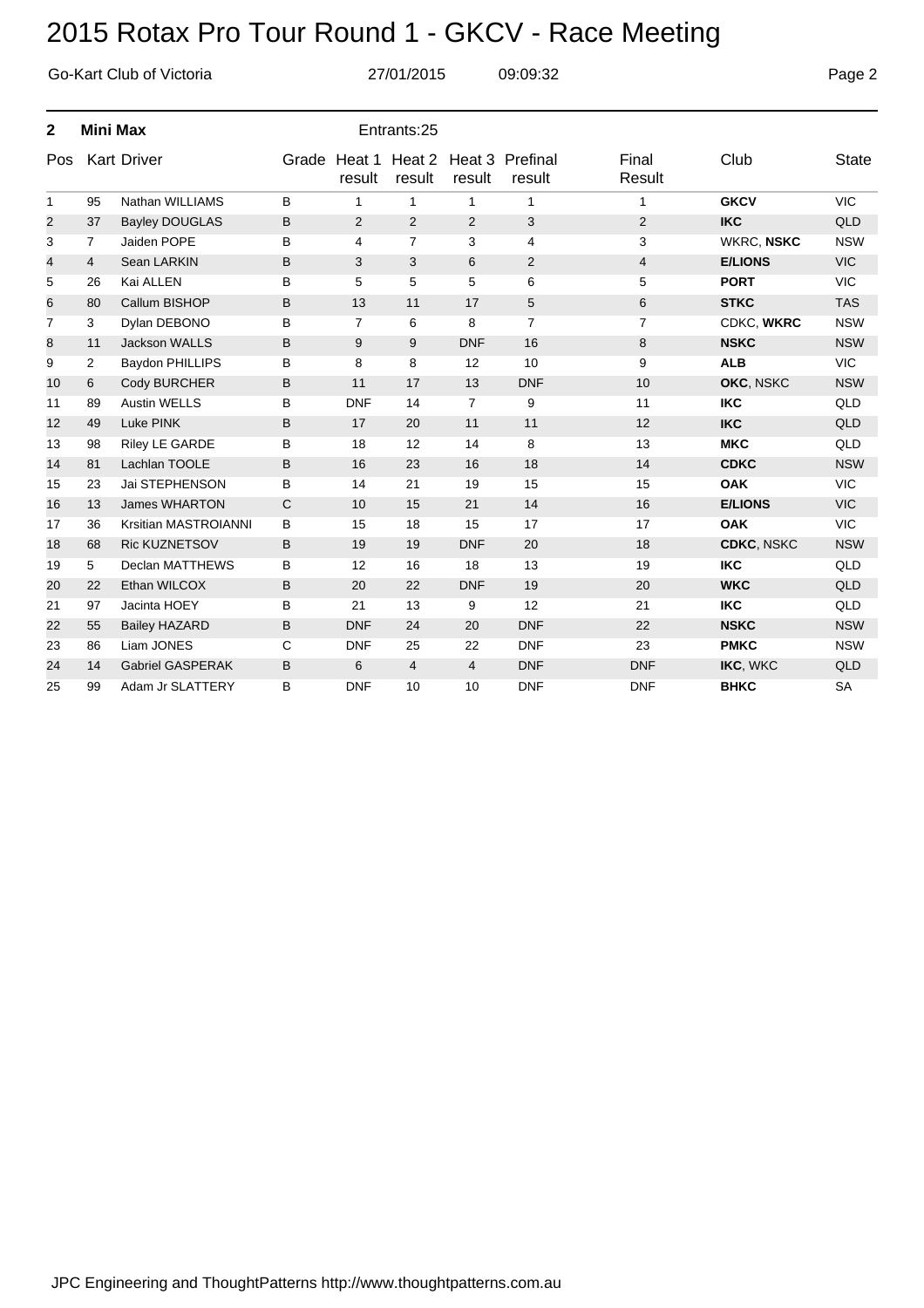| Go-Kart Club of Victoria |                    |                       |       |                  | 27/01/2015       |                | 09:09:32                  |                 |                   | Page 3     |
|--------------------------|--------------------|-----------------------|-------|------------------|------------------|----------------|---------------------------|-----------------|-------------------|------------|
| 3                        | <b>Rotax Heavy</b> |                       |       |                  | Entrants:14      |                |                           |                 |                   |            |
| Pos                      |                    | <b>Kart Driver</b>    | Grade | Heat 1<br>result | Heat 2<br>result | result         | Heat 3 Prefinal<br>result | Final<br>Result | Club              | State      |
| 1                        | 33                 | <b>Rick PRINGLE</b>   | A     | 3                | 1                | 2              | 1                         | 1               | <b>GKCV</b>       | <b>VIC</b> |
| $\overline{2}$           | $\overline{7}$     | Lane MOORE            | B     | 4                | 3                | $\overline{4}$ | 3                         | $\overline{2}$  | <b>IKC</b>        | QLD        |
| 3                        | 4                  | <b>Chris FARKAS</b>   | A     | 1                | 2                | 1              | $\overline{2}$            | 3               | <b>IKC</b>        | QLD        |
| 4                        | 67                 | Clem O'MARA           | A     | 6                | 5                | 5              | 6                         | $\overline{4}$  | <b>IKC</b>        | QLD        |
| 5                        | 37                 | Dylan COLLETT         | B     | $\overline{2}$   | 4                | <b>DNF</b>     | 4                         | 5               | <b>E/LIONS</b>    | <b>VIC</b> |
| 6                        | 23                 | <b>Scott SIMPSON</b>  | A     | $\overline{7}$   | $\overline{7}$   | 6              | $\overline{7}$            | 6               | <b>BRKC, WKC</b>  | QLD        |
| 7                        | 55                 | <b>Brad SLOAN</b>     | A     | 9                | 9                | $\overline{7}$ | 8                         | $\overline{7}$  | <b>IKC</b>        | QLD        |
| 8                        | 78                 | <b>Bradley WYATT</b>  | A     | 8                | 8                | 8              | 9                         | 8               | <b>GKCV</b>       | <b>VIC</b> |
| 9                        | 66                 | Aaron RINTOUL         | A     | 5                | 6                | 3              | 5                         | <b>DNF</b>      | <b>GKCV</b>       | <b>VIC</b> |
| 10                       | 11                 | <b>Robert RINGERI</b> | B     | <b>DNF</b>       | <b>DNF</b>       | <b>DNF</b>     | <b>DNF</b>                | <b>DNF</b>      | <b>GKCV</b>       | <b>VIC</b> |
| 11                       | 70                 | Mark NEWMAN           | В     | <b>DNF</b>       | <b>DNF</b>       | <b>DNF</b>     | <b>DNF</b>                | <b>DNF</b>      | <b>GEEL, GKCV</b> | <b>VIC</b> |
| 12                       | $\mathbf{1}$       | <b>Mason BARBERA</b>  | A     | <b>DNF</b>       | <b>DNF</b>       | <b>DNF</b>     | <b>DNS</b>                | <b>DNS</b>      | <b>BKC</b>        | QLD        |
| 13                       | 29                 | <b>Jack WOODFALL</b>  | B     | <b>DSQ</b>       | <b>DSQ</b>       | <b>DSQ</b>     | <b>DSQ</b>                | <b>DSQ</b>      | <b>E/LIONS</b>    | <b>VIC</b> |
| 14                       | 47                 | Regan PAYNE           | B     | <b>DSQ</b>       | <b>DSQ</b>       | <b>DSQ</b>     | <b>DSQ</b>                | <b>DSQ</b>      | <b>IKC</b>        | <b>QLD</b> |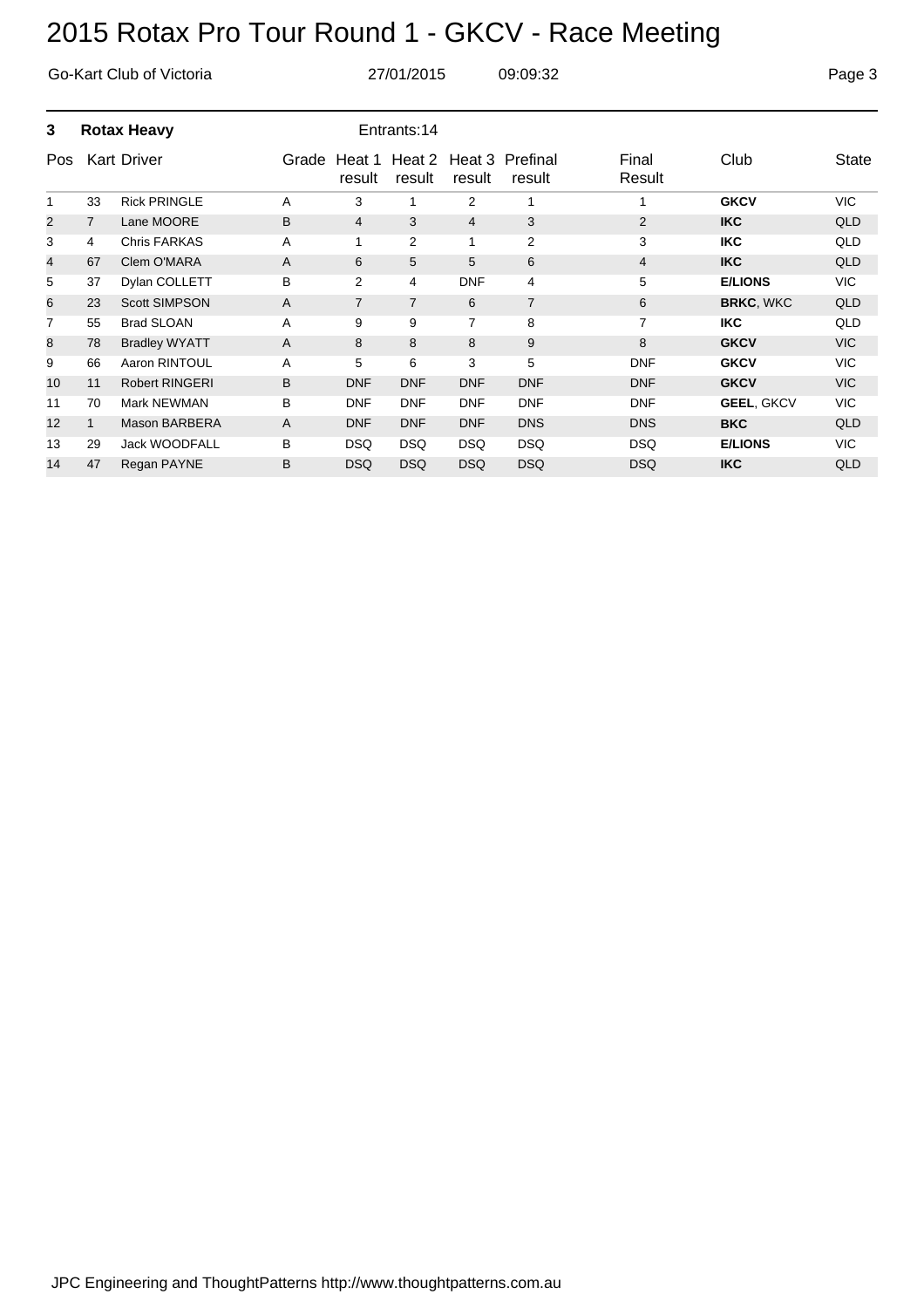|     |    | Go-Kart Club of Victoria    |       |                  | 27/01/2015       | 09:09:32       |                           |                 | Page 4               |              |
|-----|----|-----------------------------|-------|------------------|------------------|----------------|---------------------------|-----------------|----------------------|--------------|
| 4   |    | <b>Junior Trophy</b>        |       |                  | Entrants:20      |                |                           |                 |                      |              |
| Pos |    | <b>Kart Driver</b>          | Grade | Heat 1<br>result | Heat 2<br>result | result         | Heat 3 Prefinal<br>result | Final<br>Result | Club                 | <b>State</b> |
| 1   | 96 | <b>Matthew PAYNE</b>        | A     | 1                | 1                | 1              | $\overline{2}$            | 1               | <b>AKAQ</b>          | QLD          |
| 2   | 94 | <b>Reece COHEN</b>          | B     | 3                | 15               | 3              | $\overline{4}$            | 2               | <b>NSKC, NKRC</b>    | <b>NSW</b>   |
| 3   | 8  | Jace MATTHEWS               | B     | $\overline{2}$   | 4                | 2              | $\mathbf{1}$              | 3               | <b>IKC</b>           | QLD          |
| 4   | 4  | Joshua SMITH                | A     | 4                | 3                | $\overline{4}$ | 5                         | 4               | <b>E/LIONS, GKCV</b> | <b>VIC</b>   |
| 5   | 5  | Lucas LICHTENBERGER         | B     | 6                | $\overline{2}$   | 5              | 6                         | 5               | <b>NSKC, WKRC</b>    | <b>NSW</b>   |
| 6   | 59 | <b>Travis LICHTENBERGER</b> | B     | $\overline{7}$   | 5                | $\overline{7}$ | $\overline{7}$            | 6               | <b>NSKC, WKRC</b>    | <b>NSW</b>   |
| 7   | 78 | <b>AARON LOVE</b>           | В     | 10               | 6                | 10             | 3                         | 7               | <b>Tige</b>          | <b>WA</b>    |
| 8   | 3  | Kade VINK                   | B     | 16               | <b>DNF</b>       | <b>DNF</b>     | 11                        | 8               | <b>IKC</b>           | QLD          |
| 9   | 42 | Jay COUL                    | В     | 8                | 12               | 8              | 8                         | 9               | <b>STHW</b>          | <b>VIC</b>   |
| 10  | 44 | <b>Tyler HOWARD</b>         | B     | 14               | 8                | 13             | <b>DNF</b>                | 10              | <b>NSKC</b>          | <b>NSW</b>   |
| 11  | 9  | <b>Mitchell KERRISON</b>    | B     | 11               | 9                | 11             | 9                         | 11              | <b>LKC</b>           | <b>TAS</b>   |
| 12  | 30 | Lewis HODGSON               | B     | 12               | $\overline{7}$   | 9              | 12                        | 12              | <b>WKRC, NSKC</b>    | <b>NSW</b>   |
| 13  | 18 | Zac CRICHTON                | B     | 5                | <b>DNF</b>       | 6              | <b>DNF</b>                | 13              | <b>NKRC, NSKC</b>    | <b>NSW</b>   |
| 14  | 2  | Jaydon WILCOX               | B     | 17               | 14               | 15             | 10                        | 14              | <b>WKC</b>           | QLD          |
| 15  | 14 | <b>Taylor HAZARD</b>        | B     | 19               | 13               | 16             | 13                        | 15              | <b>NSKC</b>          | <b>NSW</b>   |
| 16  | 24 | <b>Brianna WILSON</b>       | B     | 9                | <b>DNF</b>       | 12             | 14                        | 16              | <b>CDKC</b>          | <b>NSW</b>   |
| 17  | 16 | <b>Thomas SMITH</b>         | B     | 13               | 10               | <b>DNF</b>     | <b>DNF</b>                | 17              | GKCV, OAK, GEEL VIC  |              |
| 18  | 19 | <b>Ayrton CREAGH</b>        | B     | 15               | 11               | 14             | <b>DNF</b>                | 18              | <b>BEN</b>           | <b>VIC</b>   |
| 19  | 55 | Adam EDWARDS                | B     | 20               | 16               | 17             | 15                        | 19              | <b>PMKC</b>          | <b>NSW</b>   |
| 20  | 12 | <b>Kurt MCRAE</b>           | B     | 18               | <b>DNF</b>       | 18             | <b>DNF</b>                | 20              | <b>PMKC</b>          | <b>NSW</b>   |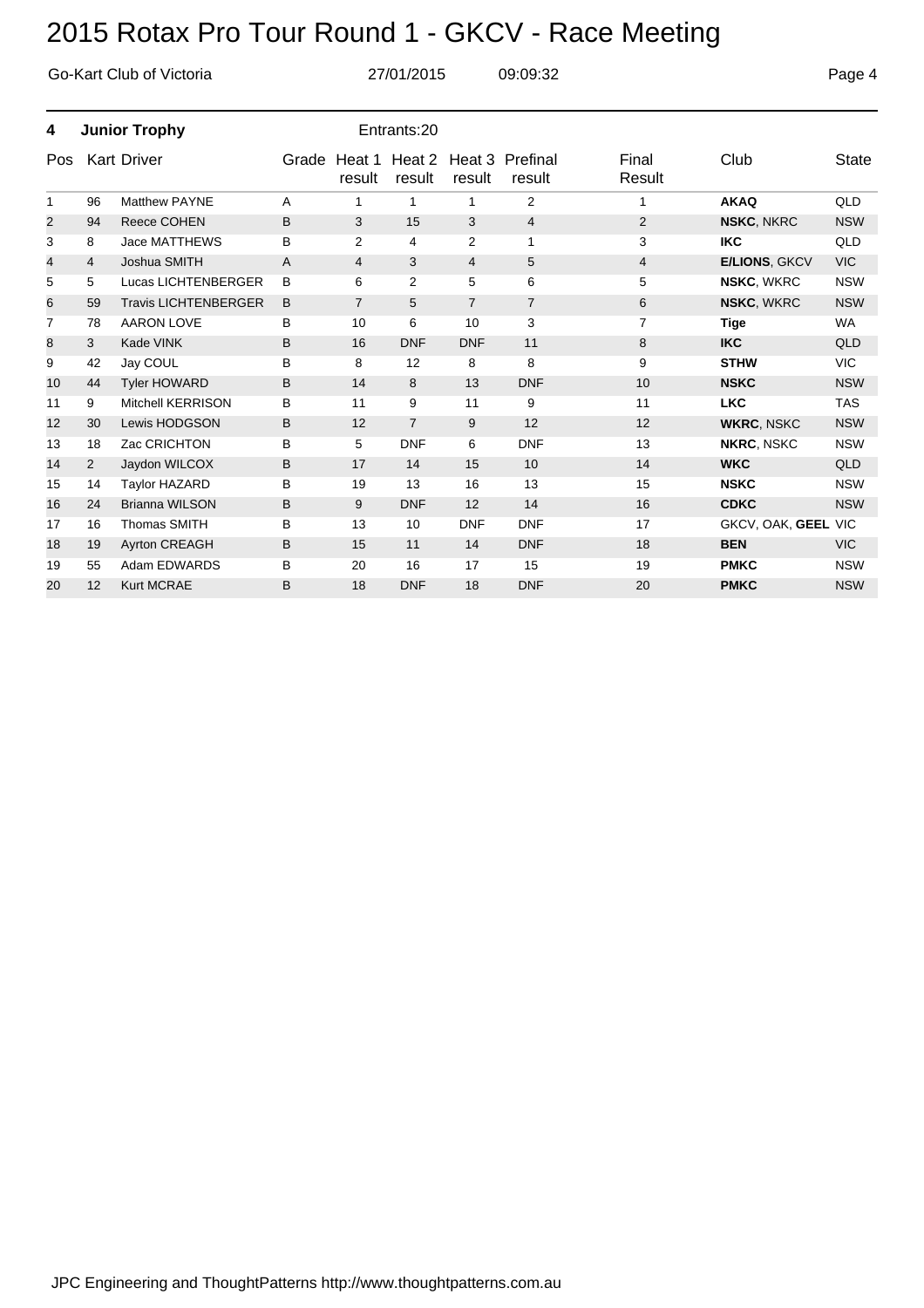|                |    | Go-Kart Club of Victoria |   |                | 27/01/2015                    |                          | 09:09:32                  |                 |                   | Page 5       |
|----------------|----|--------------------------|---|----------------|-------------------------------|--------------------------|---------------------------|-----------------|-------------------|--------------|
| 5              |    | <b>Rotax Light</b>       |   |                | Entrants:63                   |                          |                           |                 |                   |              |
| Pos            |    | <b>Kart Driver</b>       |   | result         | Grade Heat 1 Heat 2<br>result | result                   | Heat 3 Prefinal<br>result | Final<br>Result | Club              | <b>State</b> |
| $\mathbf{1}$   | 1  | <b>Bradley JENNER</b>    | Α | 1              | $\mathbf{1}$                  | $\mathbf{1}$             | $\mathbf{1}$              | $\mathbf{1}$    | <b>GKCV</b>       | <b>VIC</b>   |
| $\overline{c}$ | 11 | Pierce LEHANE            | Α | $\mathbf{1}$   | $\overline{2}$                | $\overline{2}$           | $\overline{c}$            | $\overline{c}$  | <b>NSKC</b>       | <b>NSW</b>   |
| 3              | 36 | Daniel ROCHFORD          | Α | $\overline{c}$ | $\mathbf{1}$                  | $\mathbf{1}$             | 3                         | 3               | <b>GKCV</b>       | <b>VIC</b>   |
| 4              | 43 | Kyle RETHUS              | B | $\overline{7}$ | 8                             | 6                        | 8                         | 4               | <b>STHW</b>       | <b>VIC</b>   |
| 5              | 50 | Thomas MACDONALD         | Α | 8              | 6                             | 8                        | 6                         | 5               | <b>CDKC</b>       | <b>NSW</b>   |
| 6              | 9  | Cody GILLIS              | Α | 3              | 2                             | $\overline{2}$           | 5                         | 6               | <b>WKRC, CDKC</b> | <b>NSW</b>   |
| $\overline{7}$ | 26 | Andrew DANG              | В | 12             | 12                            | 17                       | $\overline{7}$            | $\overline{7}$  | <b>GKCV</b>       | <b>VIC</b>   |
| 8              | 93 | Thomas PRASCEVIC         | B | 9              | 10                            | 11                       | 12                        | 8               | <b>STHW</b>       | <b>VIC</b>   |
| 9              | 64 | <b>Blake WORBOYS</b>     | В | 14             | 16                            | 12                       | 13                        | 9               | <b>IKC</b>        | QLD          |
| 10             | 42 | Dalton ELLERY            | B | 4              | 6                             | <b>DNF</b>               | 17                        | 10              | <b>IKC</b>        | QLD          |
| 11             | 2  | Brendan NELSON           | Α | 11             | 11                            | 9                        | 19                        | 11              | <b>IKC</b>        | QLD          |
| 12             | 81 | Mitchell HEWITT          | B | 5              | 3                             | $\overline{\mathcal{L}}$ | 29                        | 12              | <b>CDKC</b>       | <b>NSW</b>   |
| 13             | 15 | James WILKINS            | В | 15             | 10                            | 15                       | 9                         | 13              | <b>IKC</b>        | QLD          |
| 14             | 55 | <b>Jack RICHARDSON</b>   | B | 13             | 11                            | 24                       | 15                        | 14              | <b>ALB</b>        | <b>VIC</b>   |
| 15             | 78 | Alex BAKER               | A | 8              | 25                            | $\overline{7}$           | 25                        | 15              | <b>SGKC</b>       | <b>SA</b>    |
| 16             | 41 | <b>Jack BLACK</b>        | Α | 18             | 14                            | 10                       | 11                        | 16              | <b>NSKC</b>       | <b>NSW</b>   |
| 17             | 54 | <b>Bret MULLAVEY</b>     | B | 21             | 15                            | 18                       | 18                        | 17              | <b>ALB</b>        | <b>VIC</b>   |
| 18             | 75 | Jaie ROBSON              | Α | 9              | $\overline{7}$                | 9                        | <b>DNF</b>                | 18              | <b>NSKC</b>       | <b>NSW</b>   |
| 19             | 97 | Liam MCLELLAN            | Α | 6              | 8                             | $\overline{7}$           | <b>DNF</b>                | 19              | <b>OAK</b>        | <b>VIC</b>   |
| 20             | 89 | Wayne BOURKE             | Α | 5              | 5                             | 4                        | <b>DNF</b>                | 20              | <b>OAK</b>        | <b>VIC</b>   |
| 21             | 63 | Reece DAVIDSON           | Α | 18             | 18                            | 13                       | 16                        | 21              | <b>NSKC</b>       | <b>NSW</b>   |
| 22             | 27 | <b>Blaine DENSLEY</b>    | В | 21             | 18                            | 16                       | 28                        | 22              | <b>GIPP</b>       | <b>VIC</b>   |
| 23             | 35 | <b>Matthew WALL</b>      | Α | 23             | 9                             | 10                       | 32                        | 23              | <b>GKCV</b>       | <b>VIC</b>   |
| 24             | 91 | Nicholas DALTON          | B | 12             | 13                            | 18                       | <b>DNF</b>                | 24              | <b>IKC</b>        | <b>QLD</b>   |
| 25             | 10 | <b>Troy MORRISSEY</b>    | В | 10             | 9                             | 13                       | 33                        | 25              | <b>IKC</b>        | QLD          |
| 26             | 90 | Spencer ACKERMANN        | B | 4              | $\overline{4}$                | 3                        | <b>DNF</b>                | 26              | <b>E/LIONS</b>    | <b>VIC</b>   |
| 27             | 5  | Nathan TIGANI            | A | 7              | 5                             | 8                        | <b>DNF</b>                | 27              | <b>WKRC</b>       | <b>NSW</b>   |
| 28             | 70 | Benjamin WALTER          | Α | 19             | 17                            | 17                       | 24                        | 28              | <b>GKCV</b>       | <b>VIC</b>   |
| 29             | 60 | Liam BELLAMY             | В | <b>DNF</b>     | 12                            | 14                       | 21                        | 29              | <b>GKCV</b>       | <b>VIC</b>   |
| 30             | 28 | Michael BANTICK          | B | 16             | 21                            | 20                       | 23                        | $30\,$          | <b>GIPP</b>       | <b>VIC</b>   |
| 31             | 76 | <b>Alex WATERS</b>       | В | 15             | <b>DNF</b>                    | 16                       | 27                        | 31              | <b>PMKC</b>       | <b>NSW</b>   |
| 32             | 14 | Barbara ANAGNOSTIADIS    | B | 17             | 16                            | 23                       | 22                        | 32              | <b>OAK</b>        | <b>VIC</b>   |
| 33             | 83 | Mitchell GRIFFIN         | A | 13             | <b>DNF</b>                    | 11                       | $30\,$                    | <b>DNF</b>      | <b>IKC</b>        | QLD          |
| 34             | 13 | <b>Matthew WATERS</b>    | A | 6              | 14                            | 6                        | $10$                      | <b>DNF</b>      | <b>NSKC</b>       | <b>NSW</b>   |
| 35             | 92 | Mitchell MADDREN         | В | 3              | 4                             | 3                        | $\overline{4}$            | <b>DNF</b>      | <b>IKC</b>        | QLD          |
| 36             | 25 | Zac SOUTAR               | A | 11             | $\overline{7}$                | 12                       | 14                        | <b>DNF</b>      | <b>GEEL</b>       | <b>VIC</b>   |
| 37             | 62 | <b>Bryce DAVIDSON</b>    | B | 20             | 13                            | 19                       | 20                        | <b>DNF</b>      | <b>NSKC</b>       | <b>NSW</b>   |
| 38             | 8  | Luigi CATANESE           | A | 17             | 19                            | 15                       | <b>DNF</b>                | <b>DNF</b>      | <b>E/LIONS</b>    | <b>VIC</b>   |
| 39             | 7  | Nicholas ANDREWS         | A | $\overline{2}$ | 3                             | 5                        | 26                        | <b>DNF</b>      | IKC, WKC          | QLD          |
| 40             | 47 | Matthew SMITH            | A | 10             | 15                            | $\,$ 5 $\,$              | 31                        | <b>DNF</b>      | <b>GIPP</b>       | <b>VIC</b>   |
| 41             | 18 | Hudson HEATH             | В | 27             | 22                            | 25                       |                           |                 | <b>NKRC</b>       | <b>NSW</b>   |
| 42             | 58 | Stelios TRIANTAFILLIDIS  | В | 28             | <b>DNF</b>                    | 14                       |                           |                 | <b>GKCV</b>       | <b>VIC</b>   |
| 43             | 4  | Luke SCANU               | В | 26             | <b>DNF</b>                    | 21                       |                           |                 | <b>WKRC</b>       | <b>NSW</b>   |
| 44             | 86 | <b>Tristan ELLERY</b>    | В | <b>DNF</b>     | 23                            | 27                       |                           |                 | <b>IKC</b>        | QLD          |
| 45             | 82 | Mitchell KOVAL           | В | 16             | <b>DNF</b>                    | 21                       |                           |                 | <b>NSKC</b>       | <b>NSW</b>   |
| 46             | 85 | Dean O'BRIEN             | B | 14             | 19                            | <b>DNF</b>               |                           |                 | <b>Dubb</b>       | <b>NSW</b>   |
| 47             | 65 | Dane SMITH               | В | 27             | 26                            | 20                       |                           |                 | <b>NSKC</b>       | <b>NSW</b>   |
| 48             | 84 | Daniel EDMONDS           | B | 24             | <b>DNF</b>                    | <b>DNF</b>               |                           |                 | <b>GKCV</b>       | <b>VIC</b>   |
| 49             | 44 | Michael PRYOR            | B | 30             | <b>DNF</b>                    | 28                       |                           |                 | <b>PMKC</b>       | <b>NSW</b>   |
| 50             | 12 | Matthew LOPINO           | B | 25             | 20                            | 29                       |                           |                 | <b>NSKC</b>       | <b>NSW</b>   |
| 51             | 73 | Mathew MC NEILL          | B | 20             | 24                            | 27                       |                           |                 | <b>ALB</b>        | VIC          |
| 52             | 98 | Alex VENABLES            | B | 29             | 24                            | <b>DNF</b>               |                           |                 | Grif              | <b>NSW</b>   |
| 53             | 19 | Paul RODGERS             | A | 23             | 21                            | 24                       |                           |                 | <b>GKCV</b>       | <b>VIC</b>   |
|                |    |                          |   |                |                               |                          |                           |                 |                   |              |

JPC Engineering and ThoughtPatterns http://www.thoughtpatterns.com.au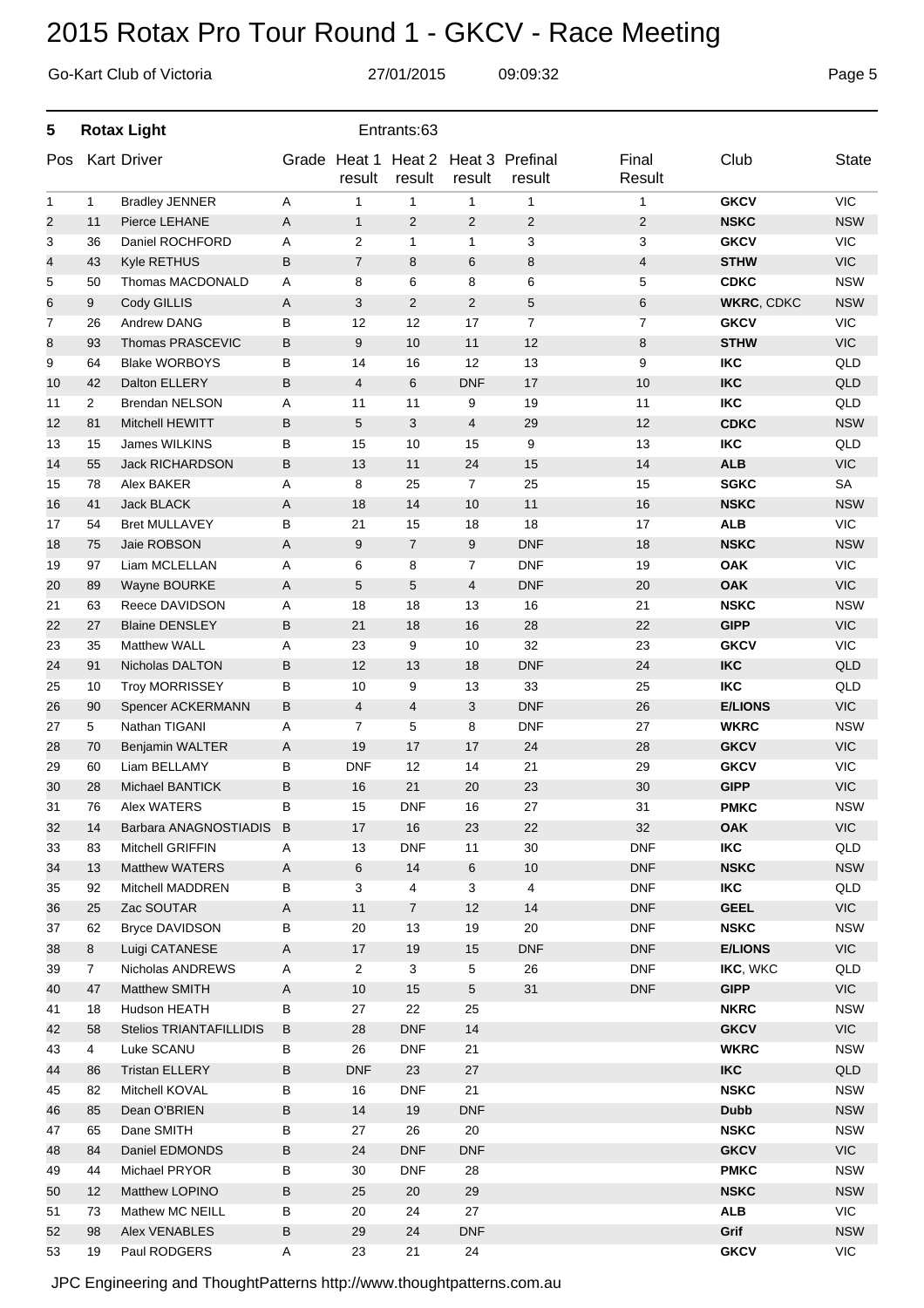|    |    | Go-Kart Club of Victoria |   | 27/01/2015 |    |            | 09:09:32 |                    | Page 6     |
|----|----|--------------------------|---|------------|----|------------|----------|--------------------|------------|
| 54 | 71 | Matthew MCLELLAN         | A | 22         | 22 | 26         |          | <b>OAK</b>         | <b>VIC</b> |
| 55 | 96 | Brandon DOOLAN           | B | 28         | 25 | <b>DNF</b> |          | <b>TKC</b>         | <b>QLD</b> |
| 56 | 80 | Alexander MILWARD        | B | 31         | 29 | <b>DNF</b> |          | Canb               | <b>NSW</b> |
| 57 | 20 | Connor HEY               | в | 19         | 28 | <b>DNF</b> |          | <b>CDKC</b>        | <b>NSW</b> |
| 58 | 61 | Coire DONNELLY           | B | 24         | 27 | 19         |          | <b>NSKC</b>        | <b>NSW</b> |
| 59 | 33 | Nathan TRENEAR           | B | 25         | 23 | 22         |          | <b>IKC</b>         | <b>QLD</b> |
| 60 | 74 | <b>Troy WOODGER</b>      | B | 26         | 27 | 26         |          | <b>SGKC, GKCSA</b> | <b>SA</b>  |
| 61 | 99 | <b>Mitchell MACKAY</b>   | B | 22         | 20 | 23         |          | <b>STHW</b>        | <b>VIC</b> |
| 62 | 67 | Jarrod SPENCER-HARPER B  |   | 29         | 26 | 25         |          | <b>GKCV</b>        | VIC.       |
| 63 | 16 | Shay MAYES               | A | <b>DNF</b> | 17 | 22         |          | <b>NSKC</b>        | <b>NSW</b> |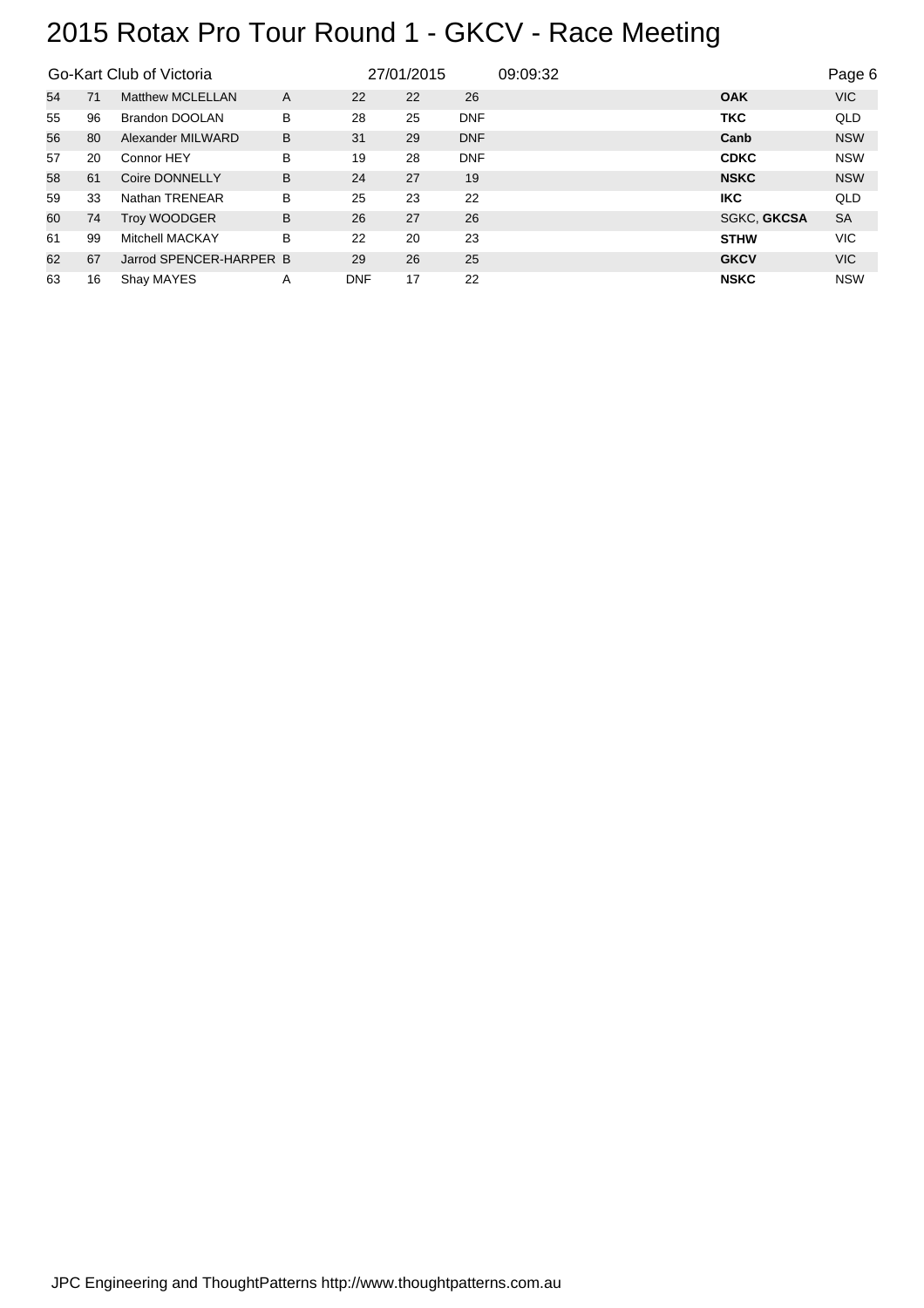|              |              | Go-Kart Club of Victoria | 27/01/2015<br>09:09:32 |                        |                  |                |                           |                 |                               |              |  |  |  |
|--------------|--------------|--------------------------|------------------------|------------------------|------------------|----------------|---------------------------|-----------------|-------------------------------|--------------|--|--|--|
| 6            |              | <b>Junior Rotax</b>      |                        | Entrants:58            |                  |                |                           |                 |                               |              |  |  |  |
| Pos          |              | <b>Kart Driver</b>       |                        | Grade Heat 1<br>result | Heat 2<br>result | result         | Heat 3 Prefinal<br>result | Final<br>Result | Club                          | <b>State</b> |  |  |  |
| $\mathbf{1}$ | 5            | Joshua CAR               | В                      | 2                      | 1                | $\mathbf{1}$   | 2                         | $\mathbf{1}$    | <b>CDKC</b>                   | <b>NSW</b>   |  |  |  |
| 2            | $\mathbf{1}$ | Zane MORSE               | Α                      | 3                      | $\overline{4}$   | $\mathbf{1}$   | $\mathbf{1}$              | 2               | Canb                          | <b>NSW</b>   |  |  |  |
| 3            | 90           | Reece SIDEBOTTOM         | A                      | 5                      | 9                | 5              | 4                         | 3               | <b>BEN</b>                    | <b>VIC</b>   |  |  |  |
| 4            | 99           | <b>Cameron SHIELDS</b>   | A                      | 3                      | 5                | 5              | 9                         | 4               | TMBA, IKC                     | QLD          |  |  |  |
| 5            | 70           | Dylan DRYSDALE           | Α                      | 1                      | $\overline{4}$   | $\overline{2}$ | 3                         | 5               | <b>AKAQ</b>                   | QLD          |  |  |  |
| 6            | 71           | Dylan HOLLIS             | Α                      | $\overline{c}$         | $\mathbf{1}$     | 4              | $\overline{7}$            | 6               | <b>GEEL</b>                   | <b>VIC</b>   |  |  |  |
| 7            | 67           | Timothy COLOMBRITA       | В                      | 6                      | 3                | 6              | 5                         | 7               | <b>CDKC</b>                   | <b>NSW</b>   |  |  |  |
| 8            | 95           | Aaron CAMERON            | Α                      | $\mathbf{1}$           | 2                | 3              | 8                         | 8               | GKCV, OAK,                    | <b>VIC</b>   |  |  |  |
| 9            | 79           | <b>JORDAN LOVE</b>       | A                      | 4                      | 2                | 2              | 10                        | 9               | <b>E/LIONS</b><br><b>Tige</b> | <b>WA</b>    |  |  |  |
| 10           | 11           | Alec MORSE               | B                      | 23                     | 8                | $\overline{7}$ | 11                        | 10              | Canb                          | <b>NSW</b>   |  |  |  |
| 11           | 50           | <b>Jack WINTER</b>       | В                      | 21                     | 12               | 12             | 21                        | 11              | <b>NSKC</b>                   | <b>NSW</b>   |  |  |  |
| 12           | 37           | Jack BELL                | B                      | 9                      | 6                | 8              | 26                        | 12              | <b>OAK</b>                    | <b>VIC</b>   |  |  |  |
| 13           | 98           | <b>Hunter MCELREA</b>    | В                      | 7                      | $\overline{7}$   | 9              | <b>DNF</b>                | 13              | <b>IKC</b>                    | QLD          |  |  |  |
| 14           | 91           | <b>Thomas HUGHES</b>     | Α                      | 18                     | <b>DNF</b>       | 10             | 29                        | 14              | <b>ROCH</b>                   | <b>VIC</b>   |  |  |  |
| 15           | 64           | Liam FORD                | В                      | <b>DNF</b>             | 13               | 13             | 13                        | 15              | GOUL, ROCH                    | <b>VIC</b>   |  |  |  |
| 16           | 19           | Joshua DENTON            | Α                      | 25                     | 11               | 11             | 19                        | 16              | SGKC, DGKC                    | <b>SA</b>    |  |  |  |
| 17           | 9            | Morgan FEAST             | Α                      | 13                     | 8                | 4              | <b>DNF</b>                | 17              | <b>MGKC</b>                   | <b>SA</b>    |  |  |  |
| 18           | 55           | Jordyn SINNI             | B                      | 11                     | 10               | 15             | 15                        | 18              | <b>GKCV</b>                   | <b>VIC</b>   |  |  |  |
| 19           | 26           | Jordan DUDFIELD          | В                      | 16                     | 21               | 17             | 24                        | 19              | <b>OAK</b>                    | <b>VIC</b>   |  |  |  |
| 20           | 7            | Ryan SUHLE               | Α                      | 8                      | 6                | 12             | <b>DNF</b>                | 20              | <b>IKC</b>                    | QLD          |  |  |  |
| 21           | 2            | Cooper MURRAY            | Α                      | 6                      | 5                | 3              | 18                        | 21              | <b>E/LIONS, GKCV</b>          | <b>VIC</b>   |  |  |  |
| 22           | 69           | <b>Benito MONTALBANO</b> | A                      | <b>DNF</b>             | 16               | 14             | 23                        | 22              | <b>WKRC</b>                   | <b>NSW</b>   |  |  |  |
| 23           | 56           | Thomas MCCULLOCH         | В                      | 11                     | 17               | 13             | 17                        | 23              | <b>ALB</b>                    | <b>VIC</b>   |  |  |  |
| 24           | 72           | Joshua FIFE              | Α                      | 9                      | 10               | 16             | 16                        | 24              | Gren                          | <b>NSW</b>   |  |  |  |
| 25           | 92           | Jamie GILLAN             | в                      | 18                     | 16               | 19             | 28                        | 25              | <b>IKC</b>                    | QLD          |  |  |  |
| 26           | 3            | <b>Tomas GASPERAK</b>    | Α                      | 10                     | <b>DNF</b>       | 22             | 22                        | 26              | IKC, WKC                      | QLD          |  |  |  |
| 27           | 65           | Zak HUDSON               | B                      | 8                      | <b>DNF</b>       | 24             | <b>DNF</b>                | 27              | <b>WKC</b>                    | QLD          |  |  |  |
| 28           | 23           | Nathan HERNE             | B                      | 12                     | 9                | 26             | 32                        | 28              | Lism                          | <b>NSW</b>   |  |  |  |
| 29           | 46           | Jamie MOROSIN            | В                      | 19                     | 13               | 18             | 25                        | 29              | CDKC, WKRC                    | <b>NSW</b>   |  |  |  |
| 30           | 14           | Jordan PIKE              | B                      | $\overline{7}$         | 15               | 9              | 14                        | 30              | <b>NKRC</b>                   | <b>NSW</b>   |  |  |  |
| 31           | 59           | Cameron MCLEAN           | В                      | 17                     | 17               | 20             | 27                        | 31              | <b>E/LIONS</b>                | VIC          |  |  |  |
| 32           | 29           | Natasha HERNE            | B                      | 16                     | 15               | $17$           | <b>DNF</b>                | 32              | Lism                          | <b>NSW</b>   |  |  |  |
| 33           | 97           | Harrison HOEY            | A                      | 5                      | $\overline{7}$   | 8              | 31                        | 33              | <b>IKC</b>                    | QLD          |  |  |  |
| 34           | 54           | Jett BENNETT             | A                      | 15                     | 14               | 19             | <b>DNF</b>                | 34              | <b>NSKC</b>                   | <b>NSW</b>   |  |  |  |
| 35           | 6            | <b>HENRY LAKE</b>        | B                      | 13                     | 14               | 15             | 33                        | <b>DNF</b>      | Tige, Hurr                    | <b>WA</b>    |  |  |  |
| 36           | 41           | Kody GARLAND             | B                      | 24                     | <b>DNF</b>       | 11             | 30                        | <b>DNF</b>      | Mann                          | <b>NSW</b>   |  |  |  |
| 37           | 18           | Cody BREWCZYNSKI         | Α                      | 17                     | 18               | 10             | 12                        | <b>DNF</b>      | <b>NSKC</b>                   | <b>NSW</b>   |  |  |  |
| 38           | 13           | <b>Troy ALGER</b>        | B                      | $\overline{4}$         | $\mathbf{3}$     | $\,6$          | $6\phantom{.}6$           | <b>DNF</b>      | <b>GIPP</b>                   | VIC          |  |  |  |
| 39           | 96           | Jye HOPKINS              | В                      | 20                     | 19               | 20             | 20                        | <b>DNF</b>      | <b>IKC</b>                    | QLD          |  |  |  |
| 40           | 83           | Joshua DAVEY             | B                      | $10$                   | 12               | $\overline{7}$ | <b>DNF</b>                | <b>DNS</b>      | <b>IKC</b>                    | QLD          |  |  |  |
| 41           | 27           | Max VIDAU                | В                      | 21                     | 22               | 25             |                           |                 | <b>GKCSA, SGKC</b>            | SA           |  |  |  |
| 42           | 38           | Luke VAN HERWAARDE       | B                      | 14                     | 19               | <b>DNF</b>     |                           |                 | <b>IKC</b>                    | QLD          |  |  |  |
| 43           | 87           | <b>BEN HARDERS</b>       | A                      | <b>DNF</b>             | 22               | 14             |                           |                 | <b>Tige</b>                   | WA           |  |  |  |
| 44           | 43           | James FYFE               | B                      | 19                     | <b>DNF</b>       | <b>DNF</b>     |                           |                 | <b>GIPP</b>                   | VIC          |  |  |  |
| 45           | 33           | Jack DOOHAN              | A                      | 12                     | <b>DNF</b>       | <b>DNF</b>     |                           |                 | <b>GCKC</b>                   | QLD          |  |  |  |
| 46           | 15           | Lachlan HUGHES           | A                      | 15                     | <b>DNF</b>       | <b>DNF</b>     |                           |                 | <b>IKC</b>                    | QLD          |  |  |  |
| 47           | 68           | Luke COLLETT             | В                      | <b>DNF</b>             | 21               | 21             |                           |                 | Coff, Lism                    | <b>NSW</b>   |  |  |  |
| 48           | 21           | Hayden COX               | B                      | 22                     | 18               | 22             |                           |                 | NSKC, Mann                    | <b>NSW</b>   |  |  |  |
| 49           | 24           | Cameron SKELTON          | B                      | 24                     | 23               | 21             |                           |                 | <b>CDKC</b>                   | <b>NSW</b>   |  |  |  |
| 50           | 8            | Nathan HADLOW            | B                      | 23                     | 27               | <b>DNF</b>     |                           |                 | WMC, MKC                      | QLD          |  |  |  |
| 51           | 73           | Harrison CARR            | В                      | <b>DNF</b>             | 24               | 18             |                           |                 | GEEL, OAK                     | <b>VIC</b>   |  |  |  |
| 52           | 16           | Kyle BONSER              | B                      | <b>DNF</b>             | 26               | $16$           |                           |                 | <b>NSKC</b>                   | <b>NSW</b>   |  |  |  |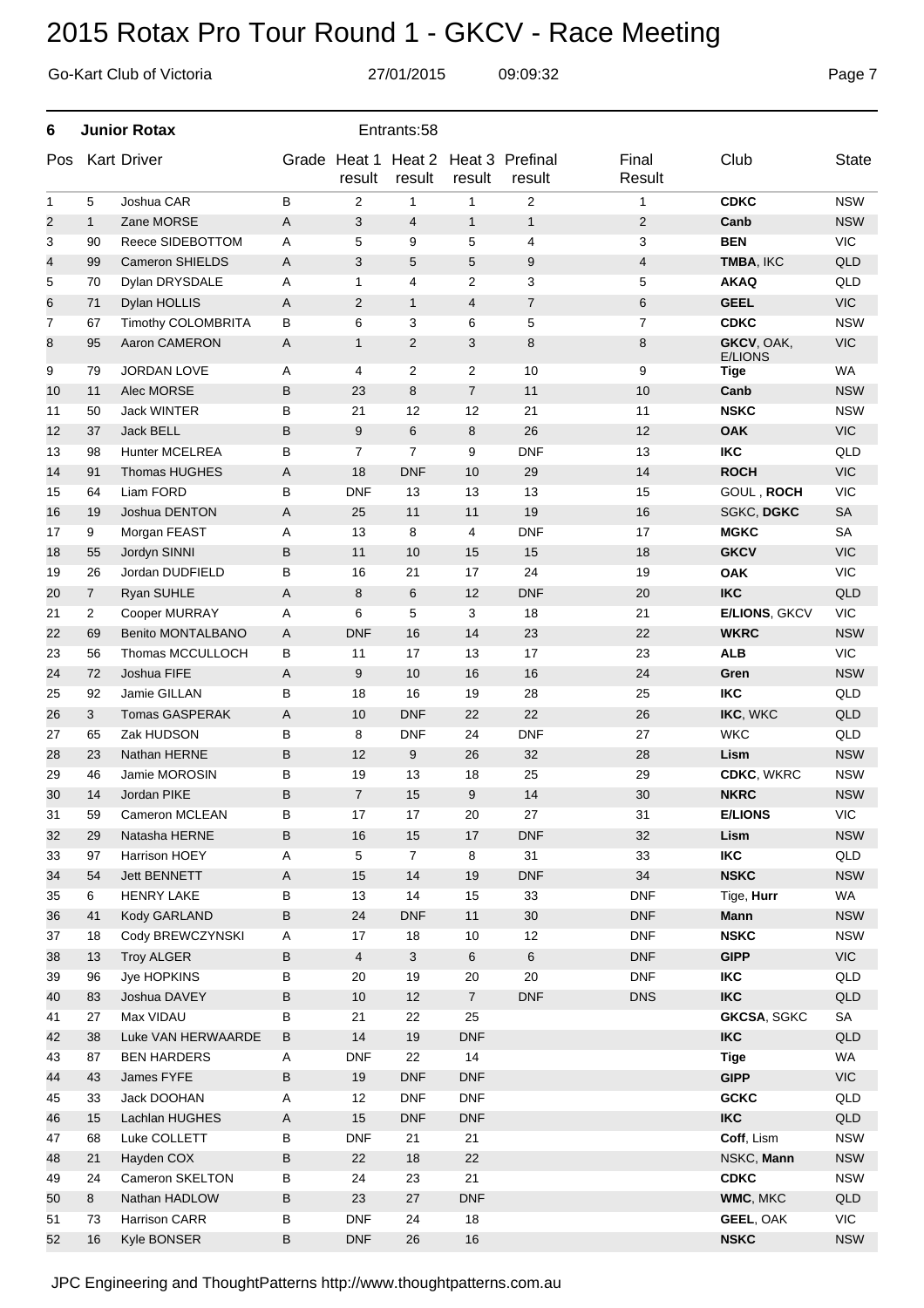|    |    | Go-Kart Club of Victoria |   | 27/01/2015 |            |            | 09:09:32 |                            | Page 8     |
|----|----|--------------------------|---|------------|------------|------------|----------|----------------------------|------------|
| 53 | 32 | Luke WANLESS             | B | DNF        | 25         | <b>DNF</b> |          | NSKC, CDKC                 | <b>NSW</b> |
| 54 | 62 | Tommy HARRADINE          | B | 14         | <b>DNF</b> | 26         |          | CDKC, NSKC.<br><b>NKRC</b> | <b>NSW</b> |
| 55 | 74 | Nicholas TOOLE           | B | 22         | 20         | 23         |          | <b>CDKC</b>                | <b>NSW</b> |
| 56 | 53 | Jessie ATTARD            | B | 20         | 20         | 23         |          | <b>NSKC</b>                | <b>NSW</b> |
| 57 | 39 | Jack HAVERLAND           | в | <b>DNF</b> | <b>DNF</b> | 24         |          | <b>SGKC</b>                | SA         |
| 58 | 77 | <b>Tyler EVERINGHAM</b>  | B | <b>DNF</b> | 11         | 25         |          | <b>Dubb</b>                | <b>NSW</b> |